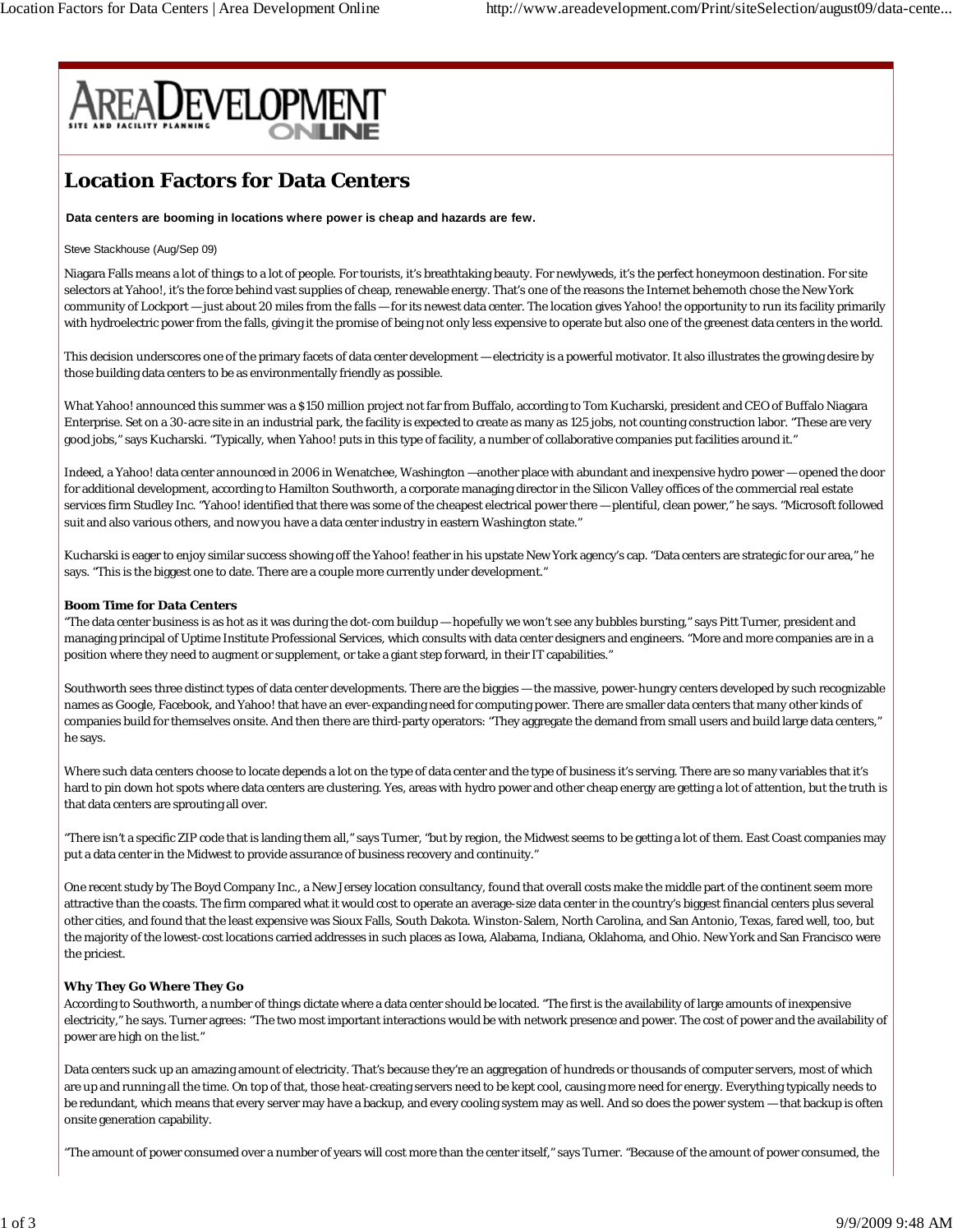rate for that power becomes one of the largest economic differentiators." No wonder Yahoo! likes hydro power. It's estimated that the power Yahoo! has been promised in the Buffalo area might save the company as much as \$100 million over 15 years.

Electricity availability and costs played a role in Eaton Corporation's decision to locate two 100,000-square-foot data centers in Louisville, Kentucky. Eaton spokesperson Kelly Jasko says the Ohio-headquartered company found that the region's electricity rates are lower than other states the company considered. The \$160 million investment will consist of land, buildings, and information technology, and will be financed through industrial revenue bonds. Additionally, the facilities will utilize environmentally friendly and energy efficient practices in both construction and operations. The project is expected to create up to 20 new jobs at full operation in early 2013.

Then there's network presence. The site has to have outstanding links to the Internet. "If the client has a large proprietary network, they'll pick a location close to that," says Turner. "If they don't, then they'll want the availability of diverse fiber providers. Those are things that you can build, but they cost money."

Keeping the data center close to the users tapping into it is critical for certain applications. Latency refers to the time it takes for data to get from origin to destination, and for some customers a blink of an eye is just too long. "Latency issues can be very significant," says Southworth. "A microsecond may be a big problem." In such cases, a data center will need to be located relatively close to the user's primary location.

Healthcare is one such use. It's less likely that a hospital in Illinois, for example, is going to opt for a data center in the Pacific Northwest. Similarly, many collocation data centers — which serve multiple clients — are intentionally placed in the areas that they serve, which is why more than 80 percent of all states are home to these types of centers.

"Site selection for data centers is exceptionally important, but not for the same reasons that it is for other facilities," says Turner. Interestingly, many of the same location factors that make a site great for distribution or manufacturing cause it to be unappealing for a data center. "They want to be more than a mile from an interstate commerce path," he says. Why? Because bad things rumble down highways and rail right-of-ways — thousands of different kinds of chemicals and other hazards. An accident often means evacuation of the surrounding area, and "that area is often a mile radius."

The point is that drama is a major enemy of a data center — any kind of drama. Evacuations caused by highway or rail accidents, massive power outages, earthquakes, wildfires, mudslides, hurricanes. Even the vibrations of 18-wheelers or rail cars rolling past can be disruptive to the operations of data centers. "If you can locate a site where you are immune to these, it's a good site criteria."

That's one of the selling points, beyond cheap power, that makes the Buffalo Niagara region attractive to companies such as Yahoo!. "We don't get hurricanes, mudslides and the like," says Kucharski. "We don't have seismic activity, just a couple of good snowfalls in the winter."

Another thing data centers can live without, beyond natural disasters, is a wide range of people-based amenities. No need for big parking lots or lunchtime options, because data centers simply don't employ all that many people. "Data centers typically are extremely low-population sites," says Turner. "The people conveniences are really not that relevant to a data center."

As for the type of structure, today's bigger data centers are more likely to be located in new buildings than existing structures, Turner says, and they're typically just one story or two. "Clients that have a larger data center requirement typically will go to a new site for a number of reasons," he says. "The data center is really a form-follows-function type of facility. It's really driven around the computer room, and then you wrap a building around that. It's awkward to fit into an existing building."

## **Green Data Centers**

As the new Yahoo! project in New York illustrates, environmental concerns are of increasing importance. The company regularly buys carbon offsets to reduce its carbon footprint, but has recently said it would prefer to simply become carbon-neutral in its facilities. The new data center is a big step toward achieving that goal. For one thing, outside air will be used to cool the servers at all times — the company describes the design as being sort of like a chicken coop to allow for this green advance. And, of course, the hydro power is carbon-free.

Others in the industry are moving in a similar direction. Google has said it is seeking to increase energy efficiency in its data centers, and Microsoft is touting the efficiency of its data centers that recently opened in Chicago and Dublin, Ireland. The facilities employ what Microsoft calls "outside air economization" to help cool the servers.

"We're working with a client now that has an objective to be as green a data center as they can be," says Turner. Among other things, that means applying LEED standards wherever possible, such as making the most of daylight in office areas; Turner points out that there is a draft LEED standard for data center efficiency. Cooling is part of the picture, but so is making the servers themselves as efficient as possible. Companies would be asking for trouble if they pushed their servers too close to capacity, but in some cases it might be possible to reduce the instances where servers sit nearly idle. "With a group of servers, if you can take 5 percent utilization and make it 20 percent, you can reduce your energy consumption," he says.

Becoming more green is important for a number of reasons, says Southworth: "There's a growing concern about carbon taxes. A site may offer cheap coal power today, but just how cheap it will be tomorrow is up in the air, with environmental legislation and regulation a possibility." And, of course, there are the image reasons for building carbon-neutral facilities. "That's going to be viewed by shareholders and good corporate citizens as a plus," he says.

## **Communities Eager for Data Centers**

Kucharski couldn't be happier about landing the Yahoo! data center in his New York territory. But what's the big deal about these facilities? It's not like they offer hundreds of manufacturing jobs.